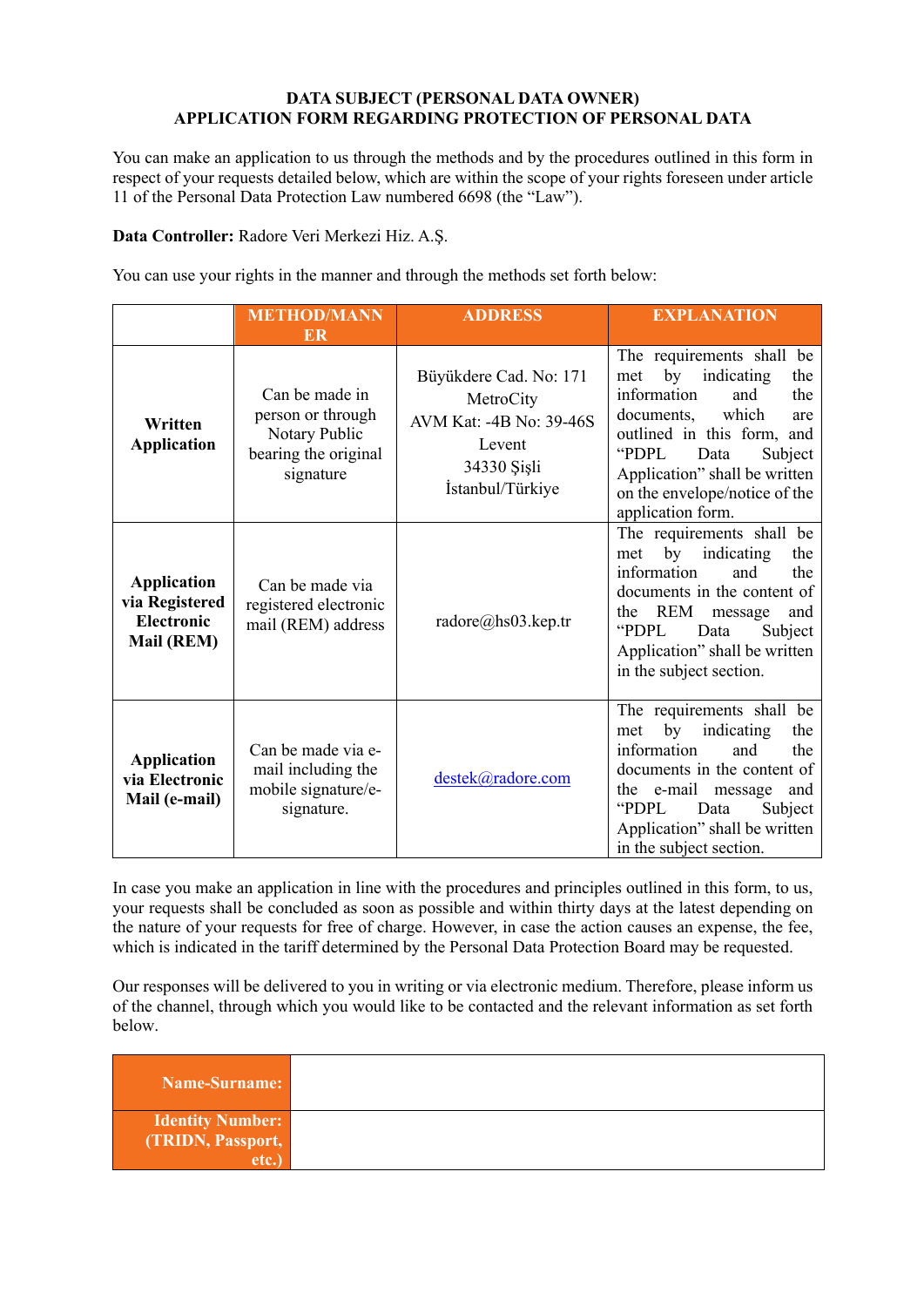| <b>Phone:</b>                                                                                        |  |  |  |
|------------------------------------------------------------------------------------------------------|--|--|--|
| <b>Address:</b>                                                                                      |  |  |  |
| <b>Rem Address:</b>                                                                                  |  |  |  |
| E-mail:                                                                                              |  |  |  |
| I would like to receive the response through the method, which I indicated below (Please choose one) |  |  |  |
|                                                                                                      |  |  |  |

| <b>REM</b> | E-Mail | <b>REM</b> |
|------------|--------|------------|
|            |        |            |

In order for us to evaluate your application, please indicate your relationship with our company by responding to the information below.

| <b>Reason of relationship</b>                                    | <b>Client</b><br>a)<br>b) Visitor<br><b>Business Partner</b><br>c)<br><b>Dealer</b><br>d)<br><b>Supplier</b><br>e)<br><b>Former Employee</b><br>f)<br>g) Job Applicant/Sender of a CV<br>h)<br><b>Other </b> |  |  |  |  |
|------------------------------------------------------------------|--------------------------------------------------------------------------------------------------------------------------------------------------------------------------------------------------------------|--|--|--|--|
|                                                                  | Explanation (Information such as a source of relationship, department with which you are                                                                                                                     |  |  |  |  |
| communicating, date, term of the relationship, agreement, etc.): |                                                                                                                                                                                                              |  |  |  |  |
|                                                                  |                                                                                                                                                                                                              |  |  |  |  |
|                                                                  |                                                                                                                                                                                                              |  |  |  |  |
|                                                                  |                                                                                                                                                                                                              |  |  |  |  |

In order for us to be able to evaluate the application, please specify in detail your request within the scope of your rights in Article 11 of the Personal Data Protection Law numbered 6698, which are indicated in the first section of this form.

………………………………………………………………………………………………………… ………….……………………………………………………………………………………………… ……………………….………………………………………………………………………………… …………………………………….…………………………………………………………………… ………………………………………………….……………………………………………………… …………………………………………………………………..……………………………………… ………………………………………………………………………………..………………………… …………………………………………………………………………………………..